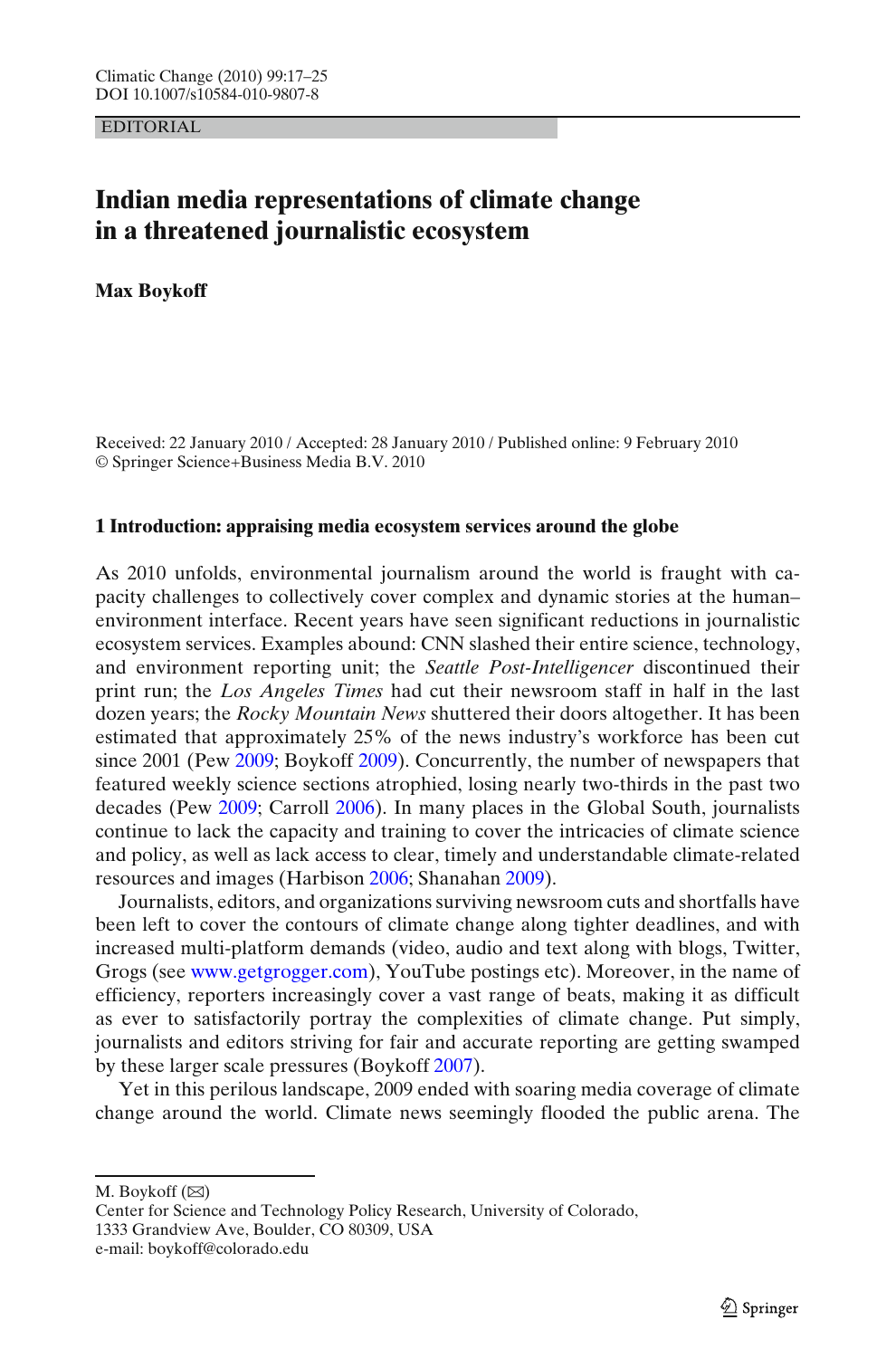much-hyped and highly-anticipated United Nations climate talks in Copenhagen, Denmark (COP15), along with news about the hacked emails of scientists from the University of East Anglia (UEA) Climate Research Unit (CRU) played key parts in this dramatic rise. These events also linked to ongoing stories of energy security, sustainability, carbon markets, and green economies and so on. Articles and segments ranged widely, from stories about what role humans play in climate change to questions about how to effectively govern the mitigation of GHG emissions through various cap-and-trade market mechanisms as well as other schemes for Reducing Emissions from Deforestation and Forest Degradation (REDD).

To appraise these trends, Maria Mansfield (Exeter University) and I have continued to track the quantity of media coverage of climate change or global warming through a selection of 50 newspapers around the world (Fig. 1).

The general increase across all regions to end 2009 is clear. The volume of coverage at the end of 2009 was about five times greater than that at the turn of the millennium. Of note, we examine newspapers here as indicators of larger media trends because newspapers have a particularly strong agenda-setting influence on policy action, and public engagement (Briggs and Burk[e](#page-7-0) [2005](#page-7-0); Star[r](#page-8-0) [2004\)](#page-8-0). Also, newspapers are frequent sources for stories that cascade through other media such as television, internet, and radio outlets (Pérez-Peñ[a](#page-8-0) [2010](#page-8-0)). It is also important to point out that the trends here over time carry more explanatory power than the absolute numbers of stories in each region. We based our decision regarding which newspapers to include on the key factors of their circulation and influence amongst policy makers and the public. Reliable access to the newspaper's archives was important too, influencing source selection as well as the January 2004 starting point.

The uptick in North American coverage (of which US newspapers are a part) is not as pronounced as the increases in the other regions. North American newspapers



#### 2004-2009 World Newspaper Coverage of Climate Change or Global Warming

@ 2009 Maxwell Boykoff, Center for Science and Technology Policy Research, University of Colorado and Maria Mansfield, University of Exeter, Oxford University

updated December 2009

**Fig. 1** 2004–2009 world newspaper coverage of climate change of global warming (see [http://sciencepolicy.colorado.edu/media\\_coverage/\)](http://sciencepolicy.colorado.edu/media_coverage/)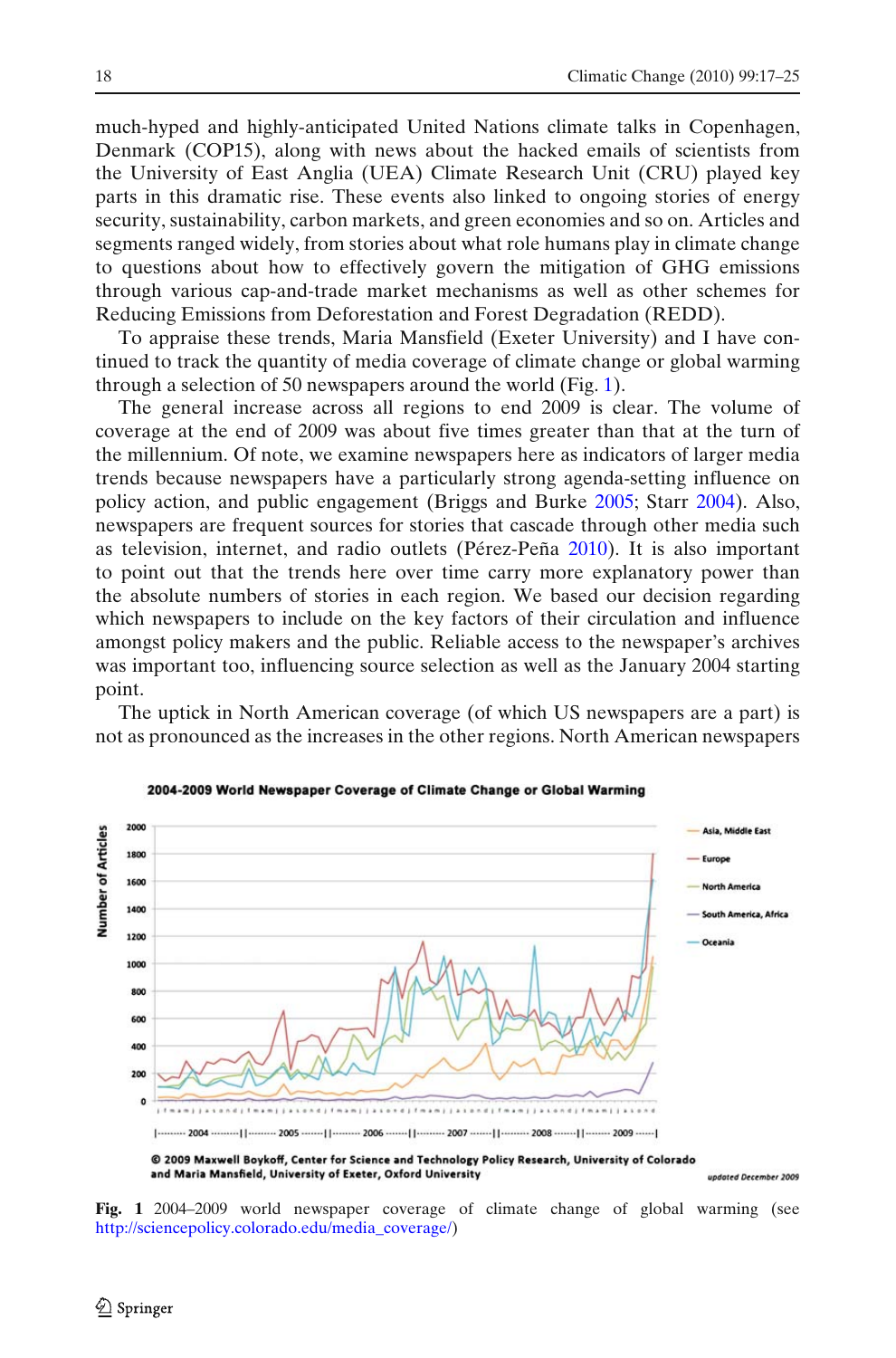had a rise of just 59% from the start of the year, as contrasted with 85%, 79%, 68%, and 67% increases in South America/Africa, Oceania, Asia/Middle East, and Europe respectively. Possible reasons for this include the facts that COP15 and the UEA CRU email hacking both took place in Europe, thereby lowering transaction costs for European environment and science journalists to cover the issue. Also, COP15 provided news hooks aplenty for journalists—covering the environment, science, politics, business, society—from all around the globe to cover the talks involving nearly every nation on the globe represented. But, the dominance of the ongoing US Congressional debates around health care 'reform' served as a contextual factor limiting the 'news hole' for climate stories during this time. Nonetheless, these increases are dramatic. However, if tragedies in Haiti evidenced by the trigger event of the January 12 earthquake instead were on December 12 (during the COP15 talks), that surely would have reduced this steeply rising slope.

The previous peak over this period occurred in early 2007. This increase can be attributed to the highly influential IPCC Fourth Assessment Reports, released in stages over the first half of the year amidst a backdrop of highly fluctuating oil and gasoline prices. In addition, continued discussions of the influence of Al Gore's film provided news hooks into climate change-related stories in Europe, North America and Oceania. However, this intensified media attention in 2007 was greatly surpassed by the news attention to climate change that closed out this past year.

As we collectively move into 2010, it will be worthwhile to continue to track how ongoing climate science, policy and public considerations permeate media discourses. Will this increase in coverage be sustained? Will it drop off just as steeply? In the meantime, it is useful to ponder: what might these trends indicate? Do they offer a flicker of hope in an otherwise worrying time for environmental journalism, and traditional media more generally? How might trends differ between traditional media and new/social media?

To the extent that elected officials, (climate) policy negotiators and rank-and-file policy actors view amplified media attention to climate change as a proxy for public pressure and concern, these trends have the potential to catalyze climate mitigation and adaptation actions. Furthermore, these trends may indicate that newsrooms are adapting to the critical capacity issues and barriers mentioned previously. Also, these trends may show that more information on the vital issue of climate change is becoming available to the citizen-consumer. Walter Lippman classically wrote about how information has the potential to help citizens make more informed decisions, and can contribute to common interests emerging from the 'complex unseen environment' (Lippma[n](#page-8-0) [1922\)](#page-8-0).

Yet, these more promising interpretations might need to be reined in. This figure notes the trends in coverage of climate change or global warming, relative to the amount of coverage of climate change or global warming at other times. More generally, stories tracking issues, events and information on 'environmental issues' (of which climate change is a subset) have continued to occupy a small nook in news overall. In other words, relative to other issues like health, medicine, business, crime and government, media attention to climate change remains a mere blip. Precise data on these trends remain difficult to collect across countries and regions. However, taking a look just at US coverage in 2009, Sartor and Page found that just 1.5% of news coverage was devoted to all environmental issues (Sartor and Pag[e](#page-8-0) [2009](#page-8-0)). This varied slightly, where newspaper coverage of the environment occupied 2.7% of the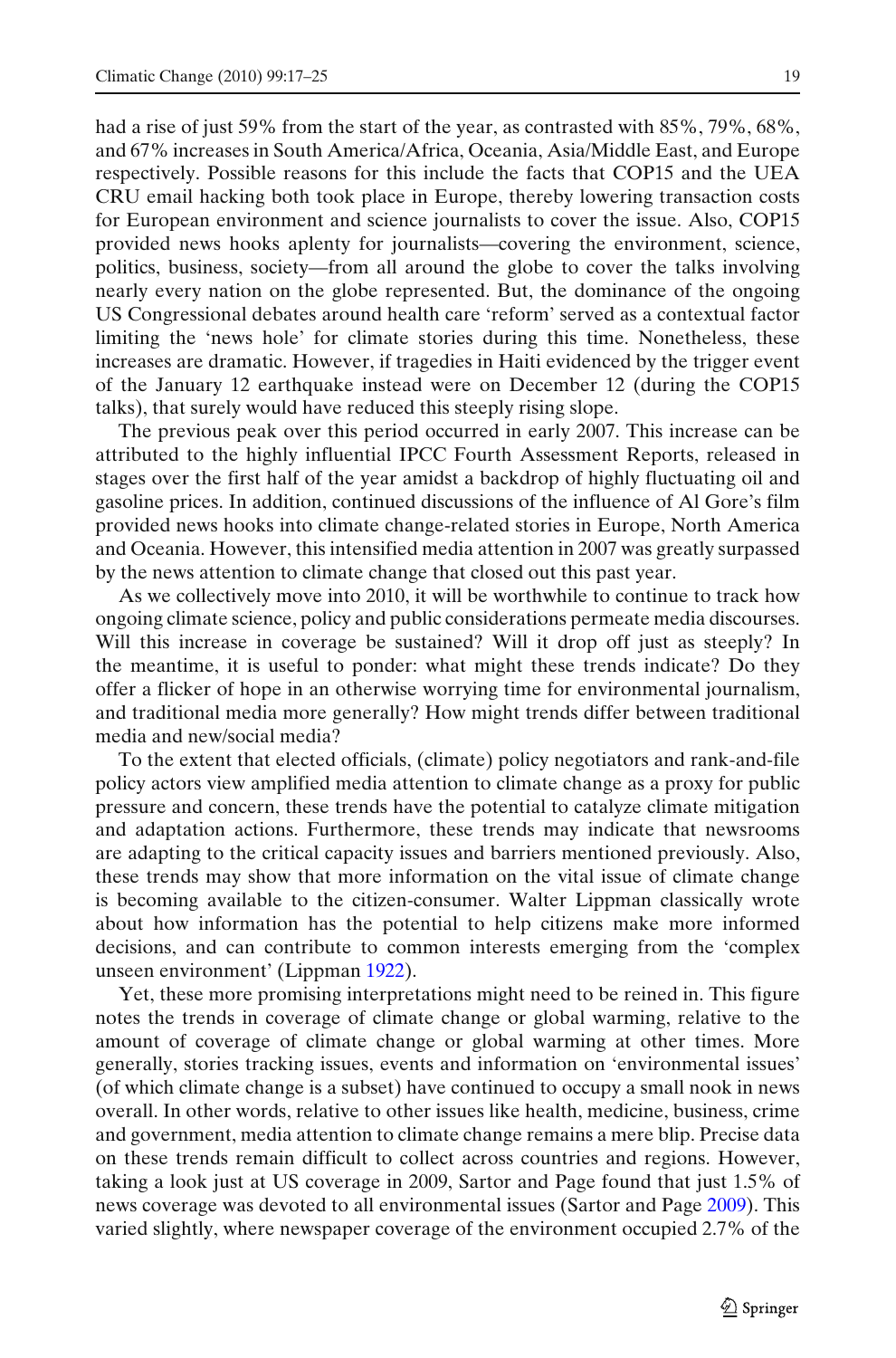overall news hole, while it was 1.6% on radio, 1.3% on network television news, 1% on the internet, and 0.8% on cable television news.

This expansive exploration of the trends in the amount of coverage still, however, does not delve into analyses of the *content* of this coverage of climate change or global warming. Academic research has been increasingly addressing aspects of questions around content, and implications for public attitudes, intentions, perceptions and behaviors (e.g. Anderso[n](#page-7-0) [2009;](#page-7-0) Boykof[f](#page-7-0) [2009;](#page-7-0) Carvalho and Burges[s](#page-8-0) [2005](#page-8-0); Liu et al[.](#page-8-0) [2008;](#page-8-0) Russill and Nyss[a](#page-8-0) [2009\)](#page-8-0). Such a focus leads more specifically then into a review of the findings by Billet[t](#page-7-0) [\(2010\)](#page-7-0) in this issue.

### **2 Indian media portrayals of climate change**

Billett's paper 'Dividing Climate Change' advances ongoing considerations of media representations of climate change in a number of important ways. In particular, he maps out how these English-language, nationally circulated papers may have actually fortified rather than broken down barriers stemming from framing climate change along a 'risk–responsibility divide' during the study period of January 2002 through June 2007. He also notes how the demonization of the US position on climate mitigation action has contributed to insider–outsider discourses evidenced in these media representations.

Billett does well to situate these contemporary trends historically, through attention paid to factors such as India's growing population, urban–rural demographics, and per capita as well as country-level greenhouse gas (GHG) emissions profiles. He also effectively makes connections between how differentiated per capita emissions and colonial legacies link to current conceptions of moral responsibilities and perceptions of 'fairness' in India.

Discussions regarding 'common but differentiated responsibility' gained traction in the early 1990s through the seminal work of Anil Agarwal and Sunita Narain at the Center for Science and Environment (CSE), where they made distinctions between what constituted 'survival' and 'luxury' emissions (Agarwal and Narai[n](#page-7-0) [1991\)](#page-7-0). These interventions shaped UN negotiations in the years that followed, and similar distinctions permeated codified policy declarations such as the 1995 Berlin Mandate and the 1997 Kyoto Protocol (Schroede[r](#page-8-0) [2009\)](#page-8-0). Early work from CSE also opened up space for more textured considerations of equity, justice and differentiated vulnerability to climate change (e.g. Baer et al[.](#page-7-0) [2000](#page-7-0); Müller et al[.](#page-8-0) [2007](#page-8-0); Parks and Robert[s](#page-8-0) [2009\)](#page-8-0).

Valuably, Billett also provides needed texture to ongoing considerations of the Indian citizenry. In so doing, he also illustrates the complexities involved in dealing both domestically and internationally with mitigation of GHG emissions. Rather than treating India simply as a homogeneous and singular entity of interests, he points out clear distinctions on consumption patterns between impoverished Indians (with negligible GHG emissions) and Indian middle and upper classes. Billett notes "a citizen from the highest income group in India—comprising just 1% of the population—emits four-and-a-half times more  $CO<sub>2</sub>$  than a citizen within the poorest 38% of the population. . . the richest 14% of citizens emit 24% of India's  $CO<sub>2</sub>$  emissions (Ananthapadmanabhan et al[.](#page-7-0) [2007\)](#page-7-0)" (2010, 1–2). These comments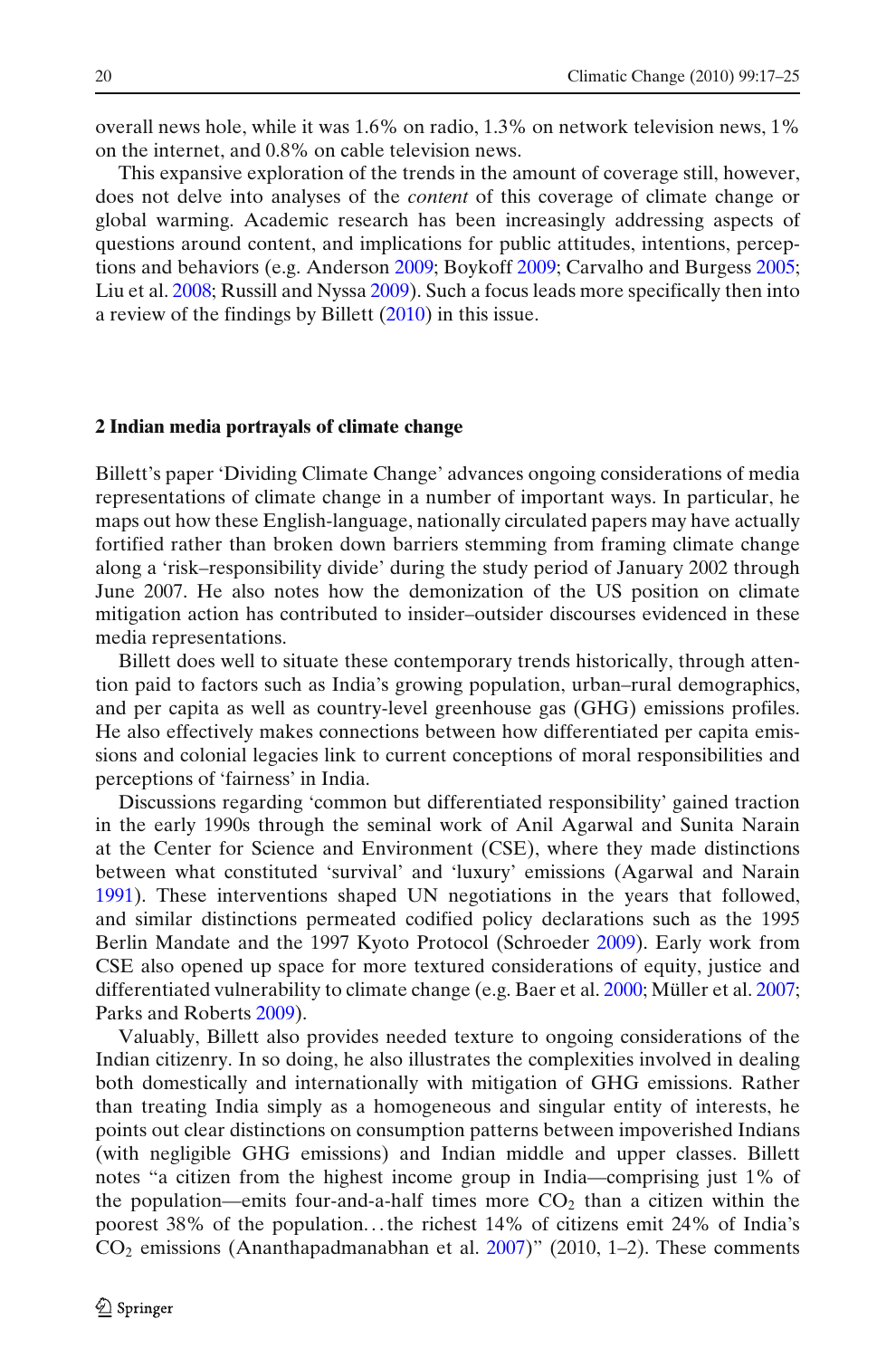are reminiscent of points made by Michael Thompson and Steve Rayner a decade earlier:

India has a middle class larger than the entire population of many Northern countries. . . if we make the conservative assumptions that the affluent middle class is only twice the size of India's MTV audience (around 31 million) and is as energy efficient as the average Japanese citizen (2.5 tonnes of carbon per capita per annum), the carbon dioxide emissions of the Indian middle class alone would exceed the total emissions of Australia. . . From this standpoint, it seems that the vast numbers close to destitution rescue the middle classes (the "local North" as they are sometime called) of many less industrialized countries from the same accusations of per capita overconsumption that they themselves level at industrialized countries [\(1998,](#page-8-0) 313)

In addition, Billett's work here draws out how there have been differences emergent in Indian and US press coverage of anthropogenic climate change over time: remarkably 98% of coverage in the sample set accurately attributed climate change to anthropogenic causes. His findings also reveal that Indian media have actually under reported the aforementioned issues of intra-national inequity of GHG emissions. In so doing, Billett perceptively notes that these tropes might seem to be useful domestically among the elite readership of the *Hindu*, *Times of India*, *Hindustan Times*, and *Indian Express*, but do not seem to ultimately aid progress over the chasm of ongoing North–South debates and discussions. Ultimately, he argues that the depoliticization of the scientific question of 'whether humans contribute to climate change' is supplanted by a strong normative and political frame around (Indian) risk and (Global North) responsibility. Billett does not delve much into the implications of this bifurcated discourse (see Putnam [1988](#page-8-0) for more), but he opens the space for many productive discussions that can and should follow.

The bulk of research to date on media coverage of climate change has focused on countries in the Group of Eight and other countries of the Global North. Mike Shanahan has recently catalogued the scant studies and projects which examine media coverage of climate change in the Global South (Shanaha[n](#page-8-0) [2009\)](#page-8-0). Such a lack of understanding of media representations in these places is an ongoing challenge for accountability regarding climate change. Peter Newell has pointed out that tragically those in the Global South who are often at the frontlines of climate impacts are also those who often have no voice in ongoing policy discussions (Newel[l](#page-8-0) [2008\)](#page-8-0). This is certainly also the case with research to understand how media representations from these countries play a role in how (un)authorized voices may or may not shape negotiations of truth claims, and considerations of management of the conditions of lives and livelihoods in the face of climate change. Billett's work helps to illustrate why such research matters to the high-stakes, high-profile and highly-contentious ongoing negotiations about the causes and consequences of climate change in the international, national and sub-national arena.

That said, these contexts are rapidly changing and shifting. Indian Englishlanguage national newspaper coverage of climate change has risen sharply in the past 18 months (Fig. [2\)](#page-5-0), and work must be done to see how these frames Billett identifies have played out since 2007. Moreover, an updated assessment of the 'international othering' is needed. Billett noted that the US were "framed overwhelmingly negatively" (2010, 1–2). His Fig. 4 shows this divide, with ire focused clearly on the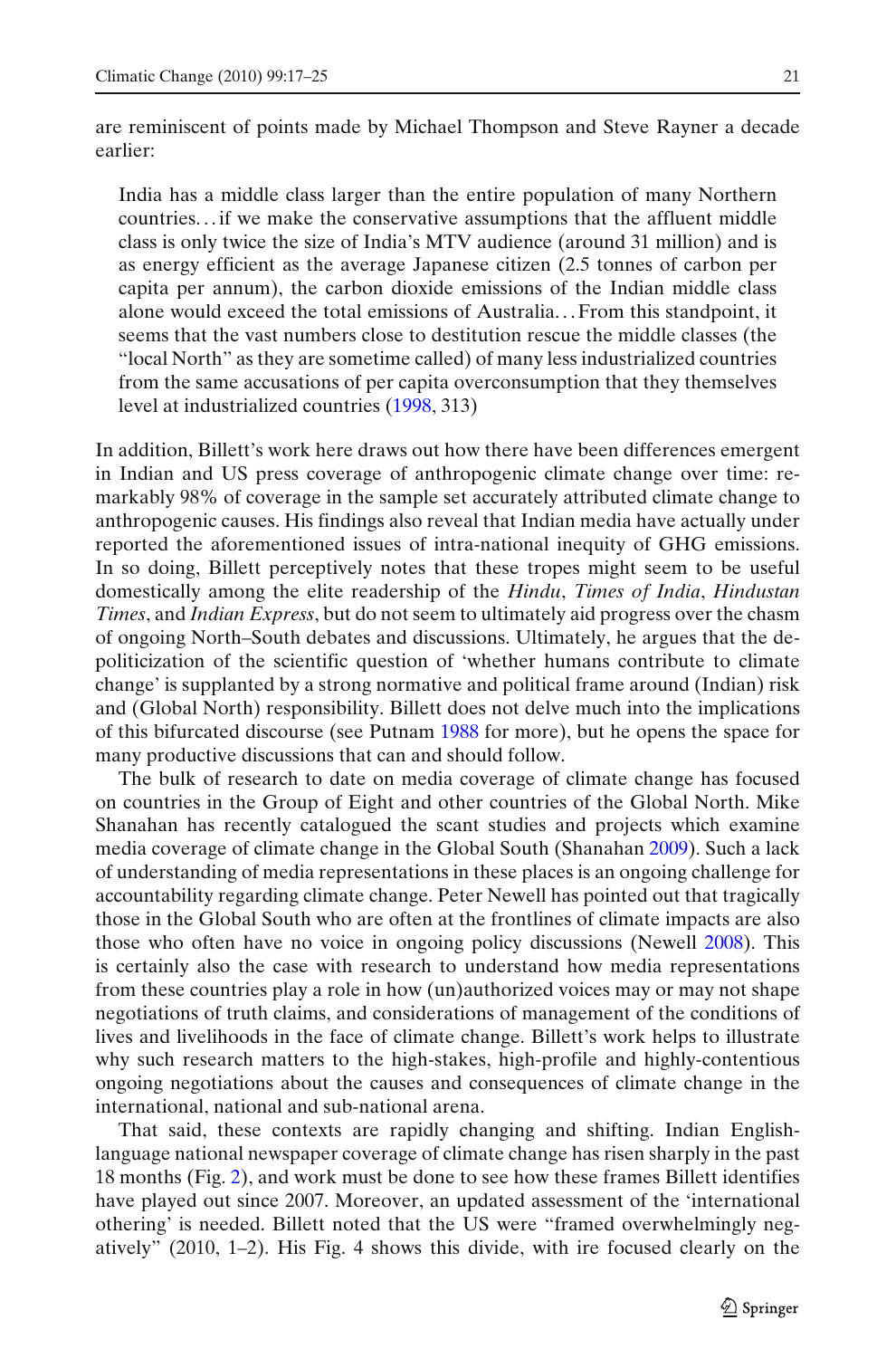<span id="page-5-0"></span>

**Fig. 2** Indian newspaper coverage of climate change of global warming January 2004–December 2009

US. However, Billett's analyses only cover the period of the US George W. Bush administration, found to be vilified by the Indian press.

A year now into the US Obama Administration, it would be fascinating to see how these discourses may have shifted, particularly following COP15 negotiations as well as the bi-lateral climate talks between Obama and Indian Prime Minister Manmohan Singh that took place during his official state visit to the US in November 2009. This first official state visit extended to the Indian Prime Minister may have been seen domestically as a sign of significant difference between the stances of the Bush and Obama administrations. International media coverage of the visit noted that, "President Obama has underlined his country's strong ties with India, describing their relationship as one of the defining partnerships of the 21st Century. Speaking after talks in Washington with visiting Prime Minister Singh, President Obama said the two countries were natural allies and had agreed to strengthen cooperation on issues including trade, terrorism and climate change" (Thoma[s](#page-8-0) [2009\)](#page-8-0). Moreover, after the visit Obama and Singh released a joint statement of cooperation, mentioning a 'Green Partnership' and a 'Clean Energy and Climate Change Initiative', to "improve the lives of people in both countries by developing and improving access to technologies that make energy cleaner, affordable and more efficient. The initiative will include cooperation in wind and solar energy, second generation biofuels, unconventional gas, energy efficiency and clean coal technologies, including carbon capture and storage" (Dha[r](#page-8-0) [2009\)](#page-8-0).

#### **3 Conclusions: a light in the attic?**

Billett's work here is a great catalyst for further needed investigations in India, in other countries as well as in comparisons across countries and media platforms. His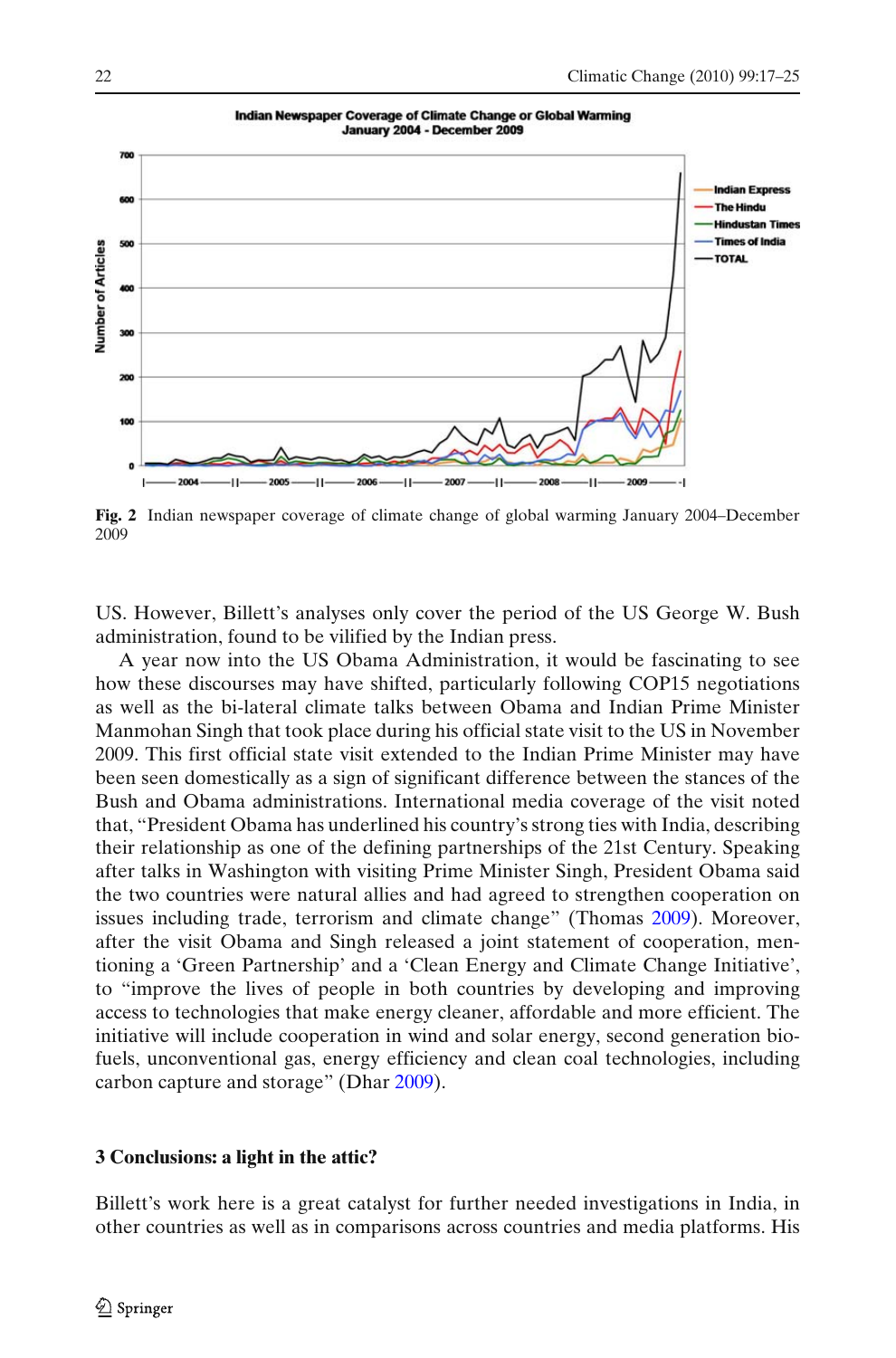insights prompt further explorations regarding how mass media communicate and frame complex climate-related issues, and what influences these activities may have

for public engagement and policy action. These are burgeoning spaces of activity, filled with compelling and enduring research questions that I hope others will continue to take up. As one example, Emily Boyd (Leeds University) and I have drawn from Billett's research in examining how media representations of climate change in India may be shaping perspectives on market-based, privatized, and technologicallyfocused climate mitigation and adaptation initiatives. We also explore how these media representations, along with Bollywood celebrity interventions (Ian[s](#page-8-0) [2009\)](#page-8-0), bridge formal climate science-policy negotiations and everyday culture and society in India (see Jha [2009;](#page-8-0) Boykoff et al. [2009](#page-7-0) for related research).

Furthermore, ongoing research must expand on work that compares and contrasts climate coverage in traditional media with 'new' and 'social' media (e.g. Gavi[n](#page-8-0) [2009](#page-8-0); O'Neill and Boykof[f](#page-8-0) [2010\)](#page-8-0). In the case of India, *Internews Europe* have engaged both rural farmers and urban slum dwellers through mobile phone technologies as a media communications platform for users through both text and images (Wes[t](#page-8-0) [2008\)](#page-8-0). The cost to purchase a SIM card and/or mobile handset has dropped significantly in India, and mobile phone ownership estimates range from 250 million to 400 million, while "it is believed that 10,000 mobile phones are sold every hour" (West [2008;](#page-8-0) 68). As an outgrowth of this trend, up to the minute commercial weather forecasting and crop pricing services have become increasingly available through mobile phone communications for Indian farmers. The commodification and privatization of information associated with climate and agriculture (see Pollard et al[.](#page-8-0) [2006\)](#page-8-0) has been endorsed by institutions such as Indian Meteorological Department the United Nations International Fund for Agricultural Development (IFAD), amid shrinking public services. IFAD Technical Advisor Jamie Anderson has enthused about these developments, claiming, "commercialisation is inevitable and is not necessarily hurting the farmers" (Ghosh [2009](#page-8-0); 14).

However, there are other spatial and temporal dimensions to these developments (and their implications) that must be taken up through ongoing research. Among them, can these new media tools work to inform a broader Indian citizenry? How might particular trends privilege certain ways of knowing, while marginalizing others? And how might various dominant discursive frames shape the perceived need in the heterogeneous Indian public for collective action in the face of anthropogenic climate change? Speaking to Aditya Ghosh from the *Hindustan Times*, India farmer Ramesh Shantaram Pawde remarked, "I can't afford to suffer due to such frantic climate changes. I can't predict yields any more as my forefathers could. I have to depend on the SMS (short message service)" communications, received from private weather forecasting firms (Ghosh [2009;](#page-8-0) 14). Does the fact that he now looks to his mobile phone rather than to his environmental surroundings, and that the weakening of state support is 'normalized' in this way, provide signs of further entrenchment of divisions on climate action, or do they signify ways over the divide? The challenges and opportunities that this neo-millennial 'farmer Pawde' faces pose many compelling and ongoing questions for media representations and communications of climate change.

Mass media translations of climate change predicaments and progress remain key influences that shape discourses and bound considerations for possible climate mitigation and adaptation actions. To the extent that ongoing research fails to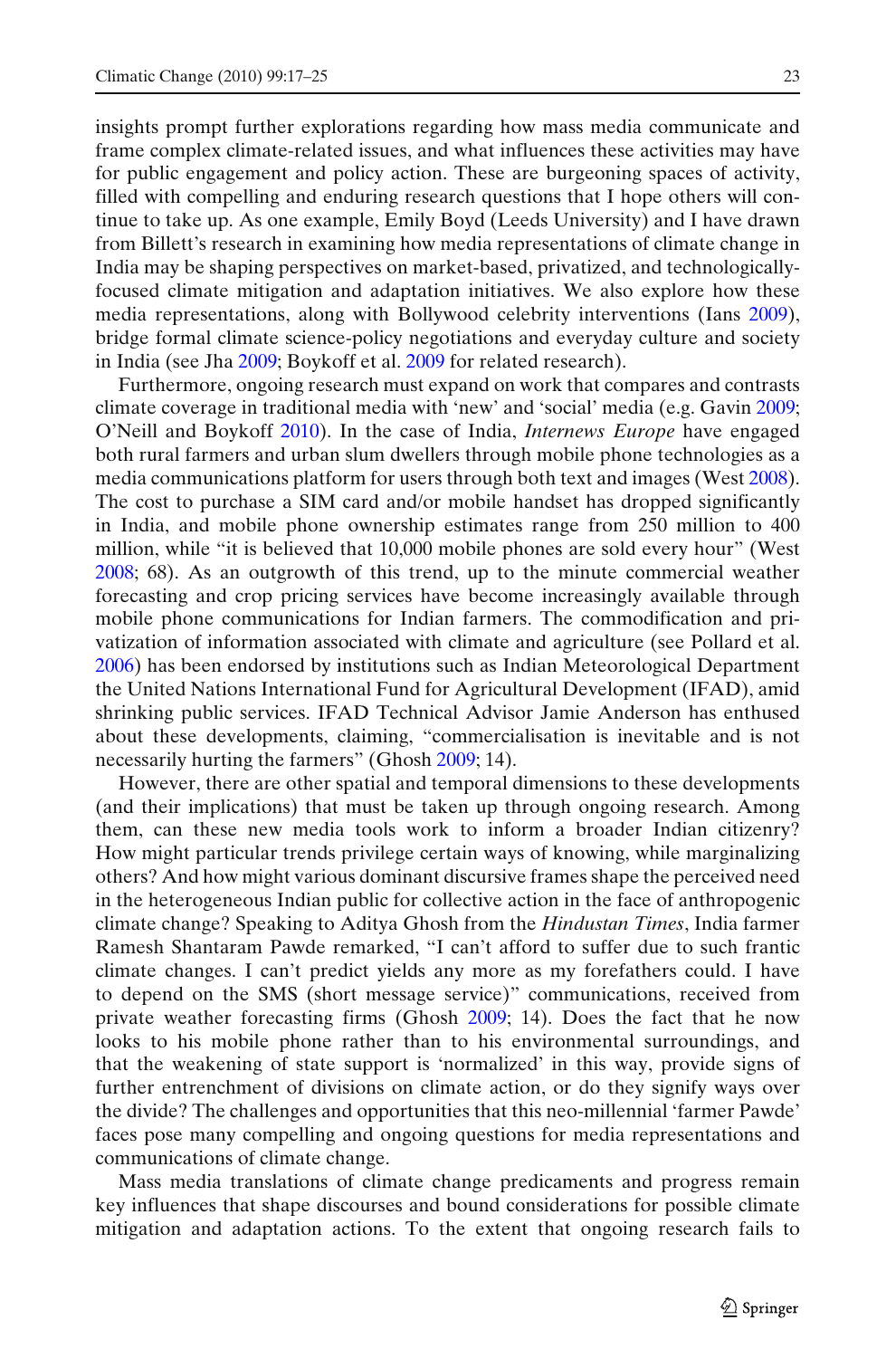<span id="page-7-0"></span>examine '*how*' these representations and symbols are produced in mass media, and negotiated through relations of dominance, subordination, inequalities of access and resources, we effectively constrict the spectrum of possibilities appropriate climate action (Boykoff 2007; Rosat[i](#page-8-0) [2007\)](#page-8-0). But the Billet paper takes a critical step toward better recognizing how the re-configuration (or re-organization) of media discourses can open up new possibilities for international (and particularly N–S) climate governance (see Swyngeduo[w](#page-8-0) [2007](#page-8-0)).

"There's a light on in the attic.

Though the house is dark and shuttered, I can see a flickerin' flutter, And I know what it's about. There's a light on in the attic. I can see it from outside, And I know you're on the inside...looking out" ∼ Shel Silverstein [\(1981\)](#page-8-0)

Assessments of Indian media representational practices against this backdrop of global trends may provide mixed feelings of both hope and despair. While Fig. [2](#page-5-0) has shown a steady increase in the amount of Indian English-language national newspaper coverage of climate change, Billett's research finds largely hackneyed and arguably unproductive discourses along a risk-responsibility divide. While the 'light' may be on in this space, separations (inside and outside) and communication difficulties remain. Shifts in media discourses in the India—planet Earth's largest democracy—may be a harbinger of the shape and scale of the ongoing challenges of N–S relations, perceptions of risk, questions of responsibility, and issues of mitigation, adaptation, justice and equality. While multi-scale political economic forces may cause this media light to flicker and flutter, it continues to illuminate possibilities for our collective future.

## **References**

- Agarwal A, Narain S (1991) Global warming in an unequal world: a case of environmental colonialism. Centre for Science and Environment, New Delhi
- Ananthapadmanabhan G, Srinivas K, Gopal V (2007) Hiding behind the poor. Greenpeace Report on Climate Injustice New Delhi
- Anderson A (2009) Media, politics and climate change: towards a new research agenda. Sociology Compass 3(2):166–182
- Baer P, Harte J, Haya R, Herzog AV, Holdren J, Hultman N, Kammen DM, Norgaard RB, Raymond L (2000) Equity and greenhouse gas responsibility. Science 289:5488
- Billett S (2010) Dividing climate change: global warming in the Indian mass media. Climatic Change 99:1–2. doi[:10.1007/s10584-009-9605-3](http://dx.doi.org/10.1007/s10584-009-9605-3)
- Boykoff M, Bumpus A, Liverman D, Randalls S (2009) Theorising the carbon economy: introduction to the special issue. Environ Plan A 41(10):2357–2379
- Boykoff M, Goodman MK, Curtis I (2009) Cultural politics of climate change: interactions in everyday spaces. In: Boykoff M (ed) The politics of climate change. Routledge, Europa, pp 136–154
- Boykoff M (2007) From convergence to contention: United States mass media representations of anthropogenic climate science. Trans Inst Br Geogr 4(32):477–489
- Boykoff M (2009) We speak for the trees: media reporting on the environment. Annu Rev Environ Resour 34:431–458
- Briggs A, Burke P (2005) A social history of the media: from Gutenberg to the internet. Polity, Cambridge